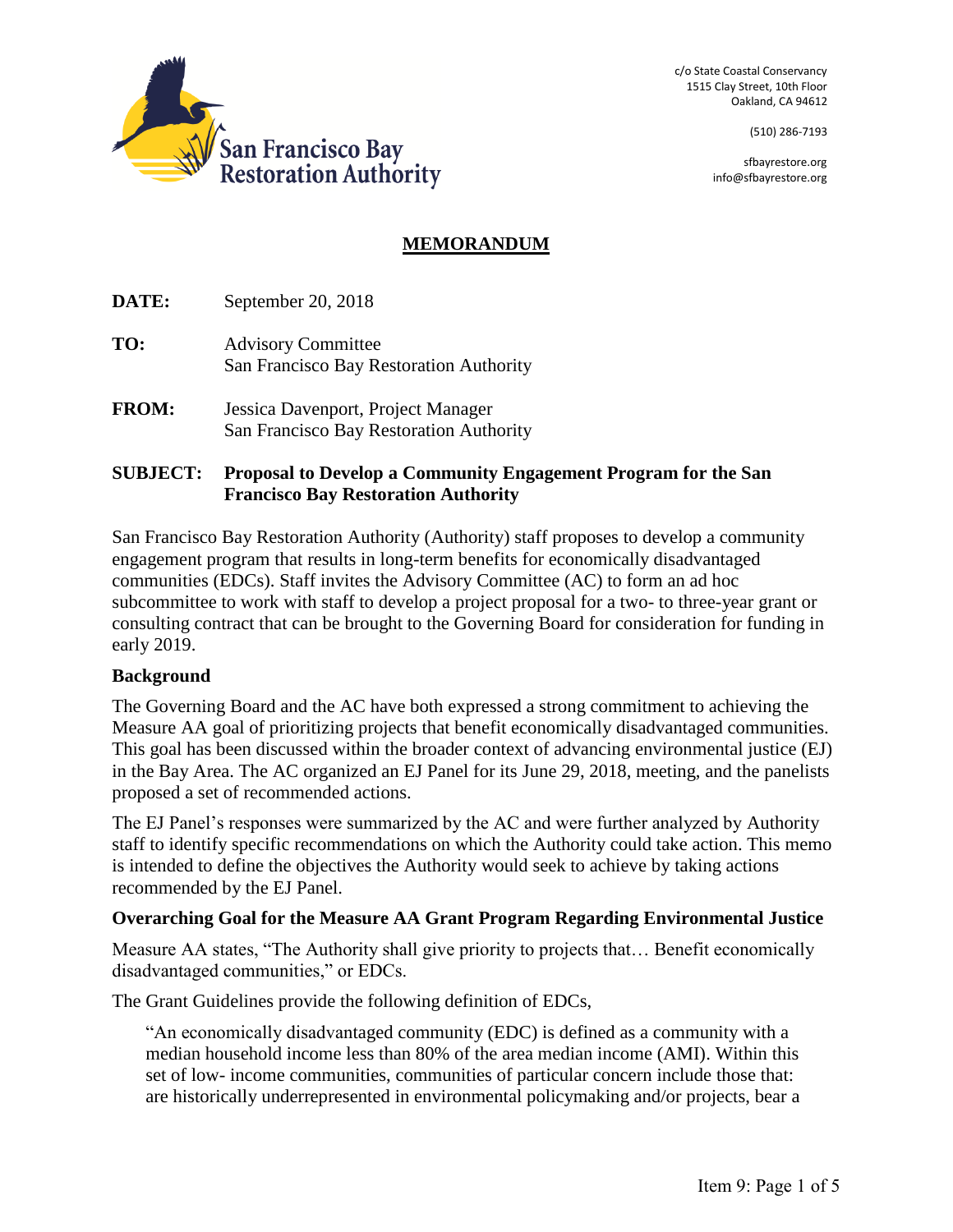disproportionate environmental and health burden, are most vulnerable to climate change impacts due to lack of resources required for community resilience, or are severely burdened by housing costs, increasing the risk of displacement."

The Grant Guidelines also provide the following description of benefits to EDCs:

"A proposed project's ability to provide benefits to these communities will be judged on the basis of the direct involvement and support of local community groups; a demonstrated track record working within communities; the use of proven strategies to increase relevance of messaging and outreach; and the ability to alleviate multiple stressors within communities, including, but not limited to, addressing the need for additional recreational amenities, resilience to climate change, reductions in pollution burden, greater civic engagement, and enhanced leadership development opportunities."

## **Defining Community Benefits**

 $\overline{a}$ 

Based on Measure AA, the Grant Program Guidelines and feedback from the EJ Panel, there appear to be two main types community benefits:

- 1. **Process Benefits**: Process benefits for communities may include:
	- a. Improved community understanding of the project and its potential ecological, social and environmental benefits, as well as any potential negative impacts;
	- b. Increased trust and engagement with community advocacy groups through shared establishment and implementation of equity goals;
	- c. Ownership, input, and buy-in over the type of project funded and its design;
	- d. Partnerships between community groups and project proponents;
	- e. Increased number of projects generated and led by community members in EDCs; and
	- f. Development of leadership skills among community members.
- 2. **Project Outcome Benefits:** As a result of project implementation, communities may gain one or more of the following benefits:
	- a. Increased access to nature-based recreation;
	- b. Local workforce development and employment opportunities; $<sup>1</sup>$ </sup>
	- c. Skills training for youth and young adults related to natural resource protection by local organizations and businesses;
	- d. Nature-based flood protection for critical infrastructure and existing shoreline communities; and
	- e. Reduced pollution burden through habitat restoration, site remediation and/or debris removal.

<sup>&</sup>lt;sup>1</sup> In addition to prioritizing projects that benefit EDCs, Measure AA also calls for prioritizing projects that "Benefit the region's economy, including local workforce development, employment opportunities for Bay Area residents, and nature-based flood protection for critical infrastructure and existing shoreline communities," and "Work with local organizations and businesses to engage youth and young adults and assist them in gaining skills related to natural resource protection."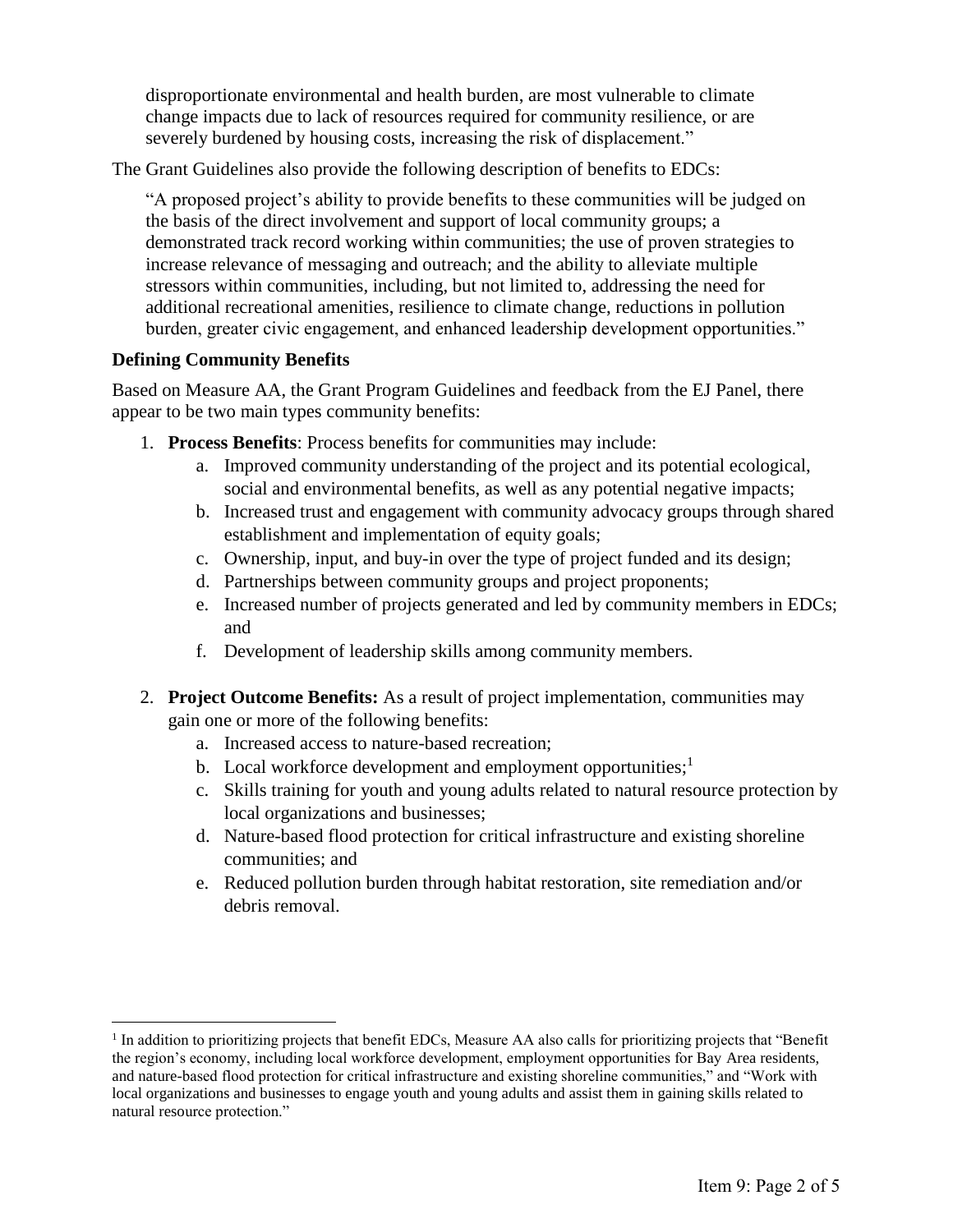## **Proposed Community Engagement Program and Additional Actions**

Staff proposes to work with the AC to develop a long-term program that responds to community capacity, strengths and needs in EDCs and increases benefits to these communities through the Measure AA grant program. The first step would be establishing a community engagement program, as described in Objective 1. Additional actions described under Objectives 2 through 4 include potential near-term actions that could be undertaken concurrently with the development of a long-term program by staff or the consultant or grantee.

**Obj. 1 Develop a community engagement program.** Work with community-based organizations (CBOs) and/or non-profit organizations skilled in community engagement to develop an approach for a long-term Authority community engagement program. The actions below provide examples of potential program development elements:

Action 1A: Assess community priorities regarding the "Project Outcome Benefits" described above:

- o Increased access to nature-based recreation;
- $\circ$  Local workforce development and employment opportunities;<sup>2</sup>
- o Skills training for youth and young adults related to natural resource protection by local organizations and businesses;
- o Nature-based flood protection for critical infrastructure and existing shoreline communities; and
- o Reduced pollution burden through habitat restoration, site remediation and/or debris removal.

**Action 1B:** Identify proposed projects in or near EDCs that are currently on the Authority's project list and evaluate their ability to provide community benefits and provide clear guidelines on what constitutes community benefits.

Action 1C: Determine whether existing proposed projects are adequate to meet community needs, if existing projects need to be enhanced to meet community needs, or if new projects need to be developed. Document both the results of the assessments for specific communities and best practices overall for community engagement.

**Action 1D:** Reach out to CBOs, non-profit organizations and local businesses that engage in workforce development, including training for both construction trades and professional environmental careers, to explore ways to encourage them to engage in bay restoration.

**Action 1E:** Bolster meaningful engagement and relationship-building among EDCs to support increased inclusion and participation in Measure AA-funded projects and related projects on an ongoing basis.

**Action 1F:** Consider related issues, such as housing cost burden, risk of displacement, and air pollution burden, and include as a deliverable a list of referrals to other grant programs, local government processes, and other opportunities for meeting community needs that fall outside the scope of what the Measure AA can fund.

 $\overline{a}$ 

<sup>&</sup>lt;sup>2</sup> In addition to prioritizing projects that benefit EDCs, Measure AA also calls for prioritizing projects that "Benefit the region's economy, including local workforce development, employment opportunities for Bay Area residents, and nature-based flood protection for critical infrastructure and existing shoreline communities," and "Work with local organizations and businesses to engage youth and young adults and assist them in gaining skills related to natural resource protection."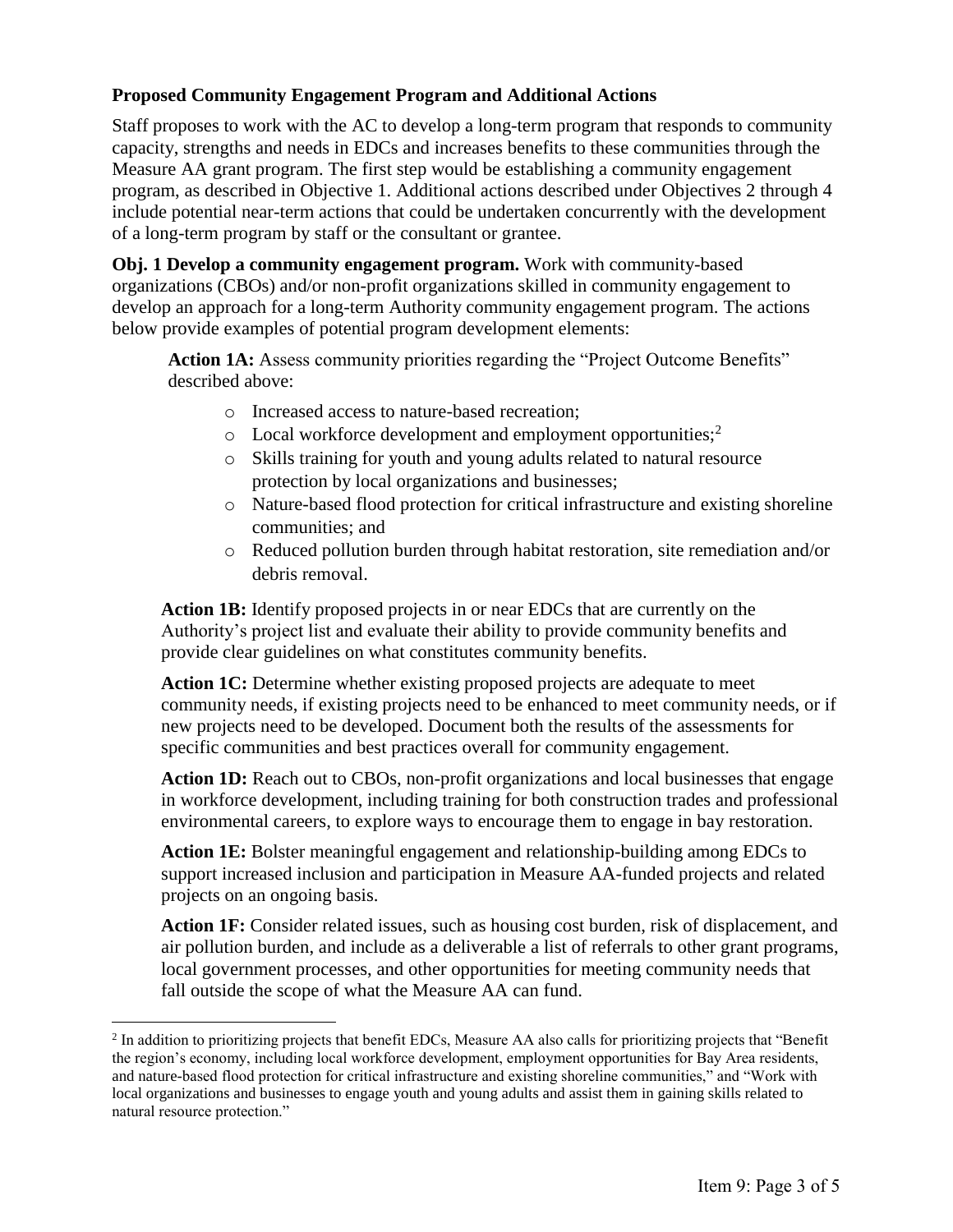**Action 1G:** Provide guidance to the Authority on future special funding rounds and capacity building opportunities tailored to EDCs.

**Action 1H:** Explore ways to engage tribal groups and representatives as project partners and proponents. This effort is likely to have some overlap with providing benefits to EDCs, as defined by the Grant Program Guidelines, but will have unique aspects, as well.

**Action 1I:** Explore how to incorporate climate resilience into grant making that also benefits EDCs, e.g., by funding restoration and public access projects that create cool, shaded areas along the shoreline that provide relief on high heat days.

**Action 1J:** Plan a Restoration Forum for three to five years after granting funds to CBOs and small non-profits to provide benefits to EDCs. The Forum would facilitate sharing lessons learned among those who have worked on these projects, as well as those interested in applying for or partnering with others in applying for Measure AA funds.

## **Obj. 2 Support partnerships between project proponents and CBOs in EDCs.**

**Action 2A:** Refine the Grant Program Guidelines and RFP to ensure that projects that have the potential to benefit an EDC will get more points in the grant review process for the following:

- The project proponent has an ongoing relationship with a CBO that has helped them engage the community in project development;
- The project builds in funding for CBOs and other community members to participate as partners during all phases of the project, but especially in the planning phase; and
- The project includes a partnership with a CBO, non-profit organization or business that engages in local workforce development, including training and employment opportunities for construction trades and/or professional environmental careers.

**Action 2B:** When appropriate, play a matchmaker role between CBOs and project proponents.

- Develop a list of CBOs and non-profits skilled in habitat restoration, flood protection, design and construction of public access and recreational amenities, community engagement, and/or workforce development that are interested in partnering with project proponents on grant applications.
- Create an online directory that participants can update annually.
- Make the directory sortable by county and encourage project proponents to consult it when developing their project.

## **Obj. 3. Support project proponents working in or near EDCs in conducting meaningful community engagement and building equity into the project design.**

**Action 3A:** Provide a list of community engagement tips tailored for use in natural resource, flood protection, and public access projects. Consider a draft list of tips developed by the State Coastal Conservancy and review additional guidance before finalizing the list, e.g., the [RCI Equity Checklist](http://rootedinresilience.org/wp-content/uploads/2016/12/RCI-Coalition-Resource-Equity-Checklist.pdf?8dd307) and the Guiding Principles from the Climate Justice Working Group's *[Advancing Climate Justice in California: Guiding](http://www.healthyworldforall.org/en/express-img/17081516-3570-img1.pdf)*